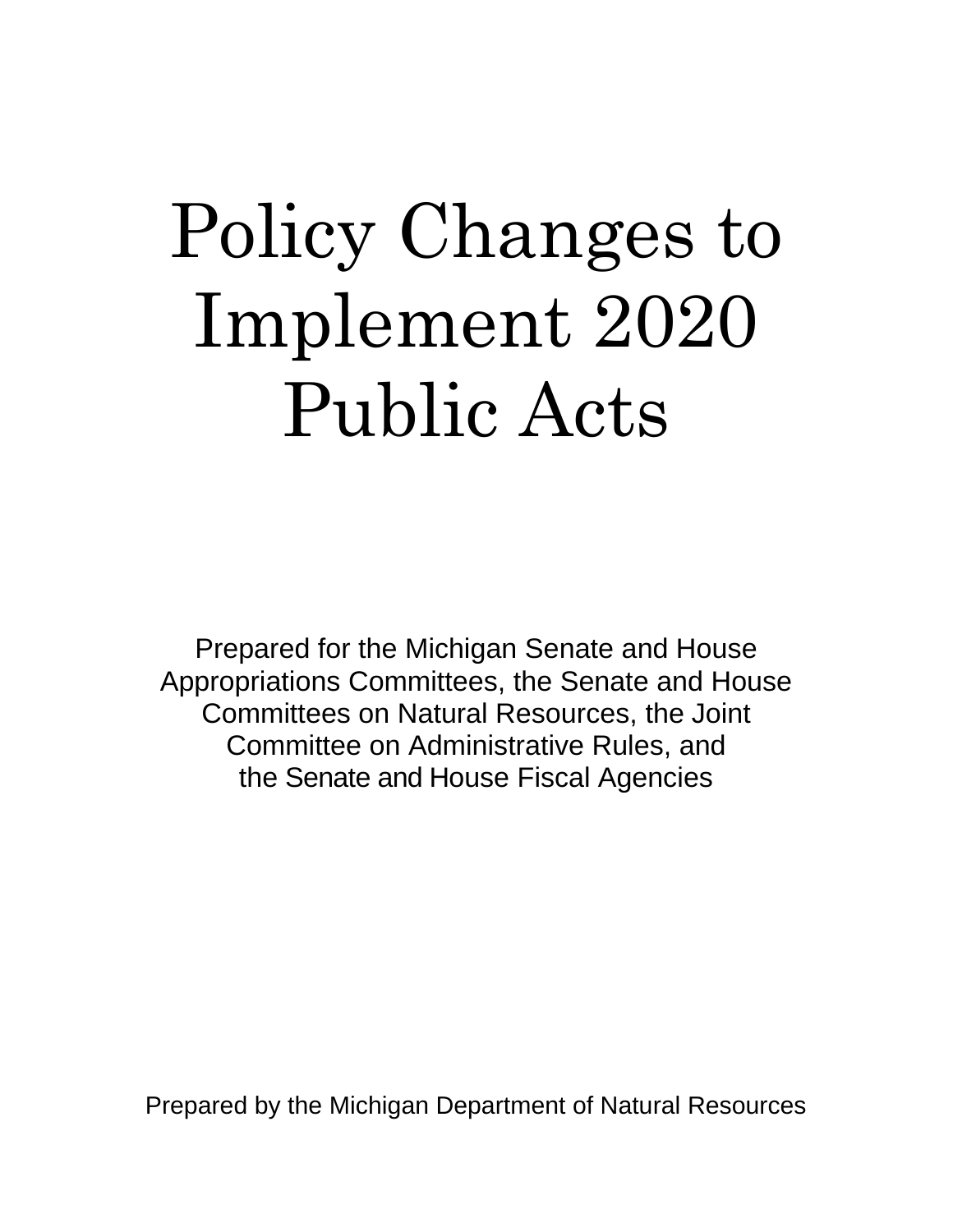The Department of Natural Resources (DNR), in accordance with Section 220 of Public Act 166 of 2020, has prepared this Policy Changes to Implement 2020 Public Acts report. The Act states:

*"Sec. 220. The department shall report no later than April 1 on each specific policy change made to implement a public act affecting the department that took effect during the prior calendar year to the senate and house appropriations committees, the senate and house subcommittees on natural resources, the joint committee on administrative rules, and the senate and house fiscal agencies."*

With the exception of appropriations bills, there were nine bills that the department was either lead agency on and/or impacted department activities that became law in calendar year 2020. Following enactment, the Department made policy changes or took other actions to implement those acts where necessary. The following chart lists the changes made to implement each act as of March 31, 2021.

Please contact Craig Brunet, Legislative Liaison, Department of Natural Resources at 517-331-5350 or brunetc@michigan.gov for more information.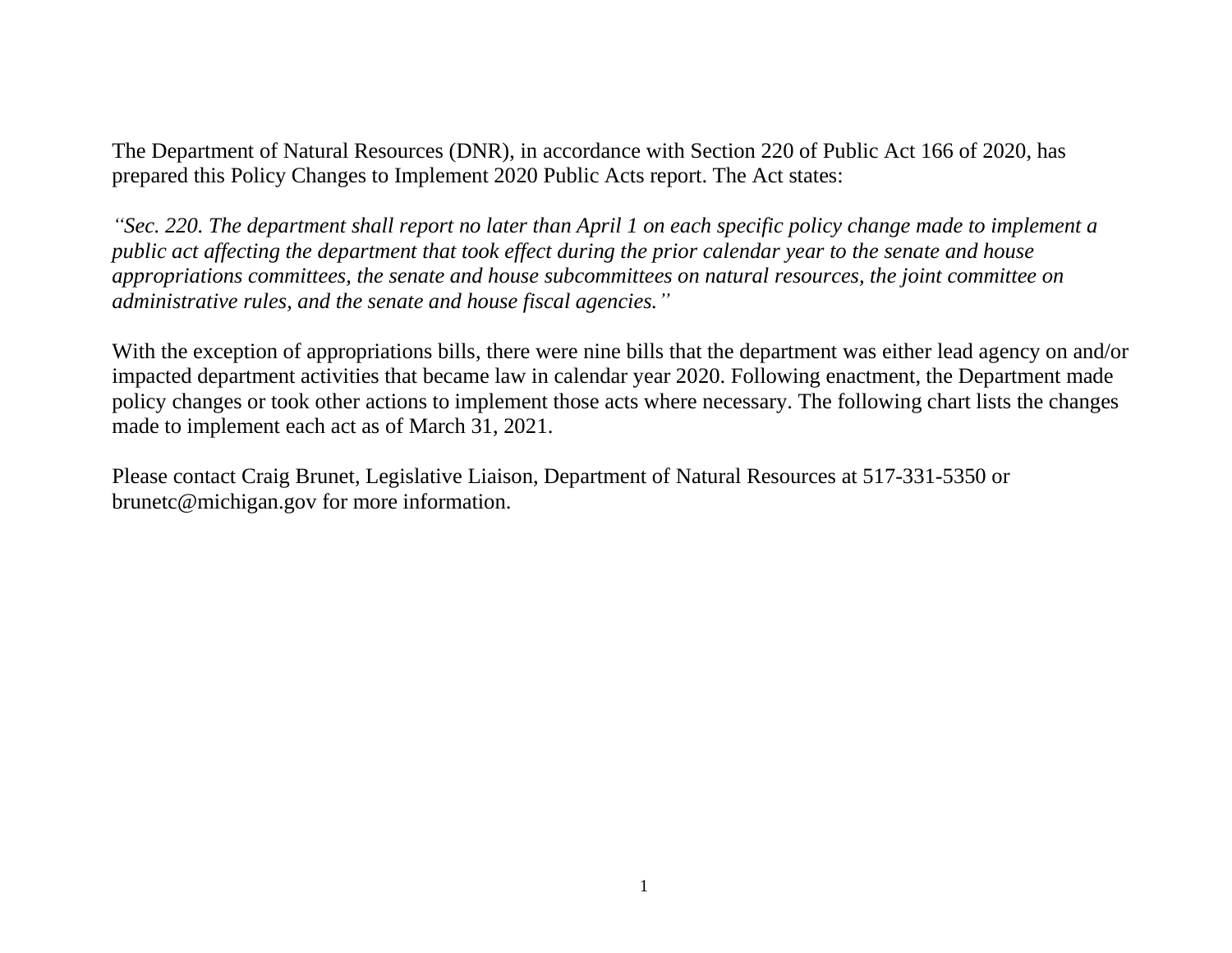| 2020 Public Act | <b>Bill</b> | <b>Act Description</b>                                                                                                                                                                                                                                             | <b>Policy Changes</b>                                                                                                                                                                                                                                                                                                                                                                                                                                                                                                                                                                                                                                                         |
|-----------------|-------------|--------------------------------------------------------------------------------------------------------------------------------------------------------------------------------------------------------------------------------------------------------------------|-------------------------------------------------------------------------------------------------------------------------------------------------------------------------------------------------------------------------------------------------------------------------------------------------------------------------------------------------------------------------------------------------------------------------------------------------------------------------------------------------------------------------------------------------------------------------------------------------------------------------------------------------------------------------------|
| 70              | HB 5401     | Watercraft; traffic control; temporary speed<br>restrictions during high water conditions; provide<br>for. Amends sec. 80146 of 1994 PA 451 (MCL<br>324.80146).                                                                                                    | The DNR created and posted online information explaining the<br>process for local units of government to request a temporary<br>reduced maximum vessel speed limit. The document explains the<br>process to establish the temporary speed limit and necessary<br>notification procedures to other authorities and the public, and it<br>details options for extending the emergency temporary speed<br>reduction.                                                                                                                                                                                                                                                             |
| 71              | HB 5402     | Civil procedure; civil actions; violations of<br>temporary watercraft speed restrictions;<br>classify as municipal civil infractions.<br>Amends secs. 113, 8701, and 8703 of 1961<br>PA 236 (MCL 600.113 et seq.).                                                 | There is no action required by the DNR.                                                                                                                                                                                                                                                                                                                                                                                                                                                                                                                                                                                                                                       |
| 72              | HB 5463     | Watercraft: traffic control; procedure to<br>allow local political subdivisions to apply for<br>temporary ordinances in water control zones;<br>provide for. Amends secs. 80104 and 80110<br>of 1994 PA 451 (MCL 324.80104 and<br>324.80110) and adds sec. 80112a. | The DNR created and posted online information explaining the<br>process for local units of government to request temporary local<br>watercraft control and created and posted online an application for<br>the temporary control. The information posted online includes the<br>complete process for local units of government to apply for the<br>temporary local watercraft control, a description of the timeline for<br>the decision process as prescribed in statute, requirements placed<br>on local units of government if granted a local watercraft control,<br>and information describing the appeals process if denied the local<br>watercraft control by the DNR. |
| 74              | HB 4740     | Recreation: local parks; Dr. T. K. Lawless<br>Park in Cass County; designate as dark sky<br>preserve. Amends secs. 75102, 75103, and<br>75104 of 1994 PA 451 (MCL 324.75102 et<br>seq.).                                                                           | The DNR added information regarding Wilderness State Park and<br>Dr. T.K. Lawless Park to the department managed Dark Sky<br>Preserves webpage.                                                                                                                                                                                                                                                                                                                                                                                                                                                                                                                               |